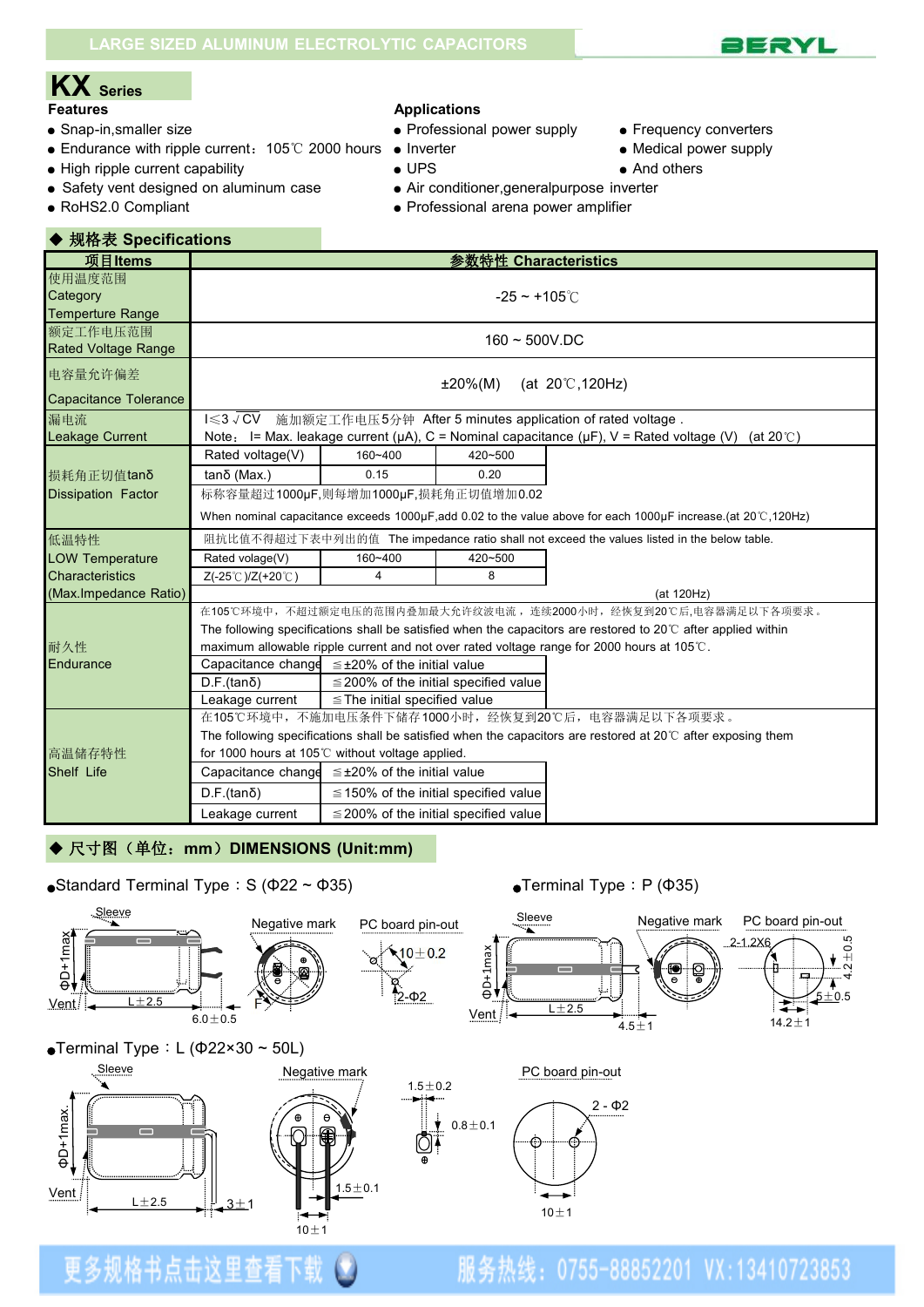

## **KX Series**

#### ◆ 纹波电流补正系数 **Rated Ripple Current Coefficient**

● 频率系数 **Frequency Coefficient**

| Frequency(Hz)       | 50   | 120 | 300  | 1k   | 10k  | 50 <sub>k</sub> |
|---------------------|------|-----|------|------|------|-----------------|
| $6.3 \sim 50V$      | 0.95 | 1.0 | 1.03 | 1.05 | 1.08 | 1.08            |
| $63 - 100V$         | 0.92 | 1.0 | 1.07 | 1.13 | 1.19 | 1.20            |
| $160 \sim 250$ V    | 0.81 | 1.0 | 1.17 | 1.32 | 1.45 | 1.50            |
| $315 \approx 500$ V | 0.77 | 1.0 | . 16 | 1.30 | 1.41 | 1.43            |

#### ◆ 标准品一览表**Standard Ratings**

| WV(V)<br>Cap.(µF) |                |                | 160(2C)                           |                |                |                | 180(2Z)                                                                                |                |                |                | 200(2D)        |                |
|-------------------|----------------|----------------|-----------------------------------|----------------|----------------|----------------|----------------------------------------------------------------------------------------|----------------|----------------|----------------|----------------|----------------|
| 470               | $22 \times 25$ |                |                                   |                | $22 \times 25$ |                |                                                                                        |                | $22 \times 30$ |                |                |                |
|                   | 1.47           |                |                                   |                | 1.32           |                |                                                                                        |                | 1.34           |                |                |                |
| 680               | $22 \times 30$ | $25 \times 25$ |                                   |                | $22 \times 35$ |                |                                                                                        |                | $22\times 40$  | $25 \times 30$ |                |                |
|                   | 1.9            | 1.9            |                                   |                | 1.90           |                |                                                                                        |                | 1.90           | 1.90           |                |                |
| 820               | $22 \times 35$ | 25×30          |                                   |                | $22 \times 40$ | 25×30          | $30 \times 25$                                                                         |                | $22 \times 45$ | $25 \times 35$ | $30 \times 25$ |                |
|                   | 2.09           | 2.09           |                                   |                | 2.20           | 2.10           | 2.30                                                                                   |                | 2.20           | 2.20           | 2.20           |                |
| 1,000             | $22 \times 40$ | $22 \times 45$ | $25 \times 35$                    | $30 \times 25$ | $22 \times 45$ | $22 \times 50$ | $25 \times 35$                                                                         | $30 \times 30$ | 22×50          | $25 \times 40$ | $30 \times 30$ | $35 \times 25$ |
|                   | 2.35           | 2.35           | 2.35                              | 2.50           | 2.40           | 2.50           | 2.40                                                                                   | 2.50           | 2.50           | 2.40           | 2.50           | 2.70           |
| 1,200             | $22 \times 50$ | 25×40          | $30 \times 30$                    | $35 \times 25$ | 25×45          | $30 \times 35$ | $35 \times 25$                                                                         |                | 25×45          | $25 \times 50$ | $30 \times 35$ | $35 \times 30$ |
|                   | 2.70           | 2.70           | 2.80                              | 3.00           | 2.80           | 2.80           | 2.90                                                                                   |                | 2.70           | 2.80           | 2.80           | 3.00           |
| 1,500             | $25 \times 45$ | $30 \times 35$ | $35 \times 30$                    |                | $25 \times 50$ | $30 \times 40$ | $35 \times 30$                                                                         |                | $30 \times 40$ | $35 \times 35$ |                |                |
|                   | 3.00           | 3.20           | 3.20                              |                | 3.10           | 3.30           | 3.40                                                                                   |                | 3.30           | 3.30           |                |                |
| 1,800             | $25 \times 50$ | $30 \times 40$ | $35 \times 30$                    |                | $30 \times 45$ | $35 \times 35$ |                                                                                        |                | $30 \times 45$ | $30 \times 50$ | $35\times40$   |                |
|                   | 3.40           | 3.60           | 3.70                              |                | 3.70           | 3.70           |                                                                                        |                | 3.70           | 3.70           | 3.80           |                |
| 2,200             | $30 \times 45$ | $35 \times 35$ |                                   |                | $30 \times 50$ | $35 \times 45$ |                                                                                        |                | $35 \times 45$ |                |                |                |
|                   | 4.10           | 4.10           |                                   |                | 4.10           | 4.80           |                                                                                        |                | 4.30           |                |                |                |
| 2,700             | $30 \times 50$ | $35 \times 40$ | $35 \times 45$                    |                | $35 \times 45$ | $35 \times 50$ |                                                                                        |                | $35\times50$   |                |                |                |
|                   | 4.50           | 4.70           | 4.80                              |                | 4.80           | 4.90           |                                                                                        |                | 4.90           |                |                |                |
| 3,300             | $35 \times 50$ |                | Case size: $\Phi D \times L$ (mm) |                |                |                | 外壳尺寸: 直径X长度 (毫米)                                                                       |                |                |                |                |                |
|                   | 5.50           |                |                                   |                |                |                | Maximum allowable ripple current at 105℃/120Hz(A.r.m.s在105℃/120Hz下的最大允许纹波电流(有效值,单位: 安) |                |                |                |                |                |

| WV(V)<br>$Cap.(\mu F)$ |                |                | 250(2C)                           |                | 400(2G)<br>420(W6) |                |                 |                |                                                                                                       |                |                |                |
|------------------------|----------------|----------------|-----------------------------------|----------------|--------------------|----------------|-----------------|----------------|-------------------------------------------------------------------------------------------------------|----------------|----------------|----------------|
| 150                    |                |                |                                   |                | $22 \times 30$     |                |                 |                | $22 \times 35$                                                                                        |                |                |                |
|                        |                |                |                                   |                | 0.90               |                |                 |                | 1.00                                                                                                  |                |                |                |
| 220                    |                |                |                                   |                | $22\times 40$      | 25×30          |                 |                | $22 \times 45$                                                                                        | $22 \times 50$ | 25×35          | $30 \times 30$ |
|                        |                |                |                                   |                | 1.20               | 1.20           |                 |                | 1.20                                                                                                  | 1.20           | 1.20           | 1.20           |
| 270                    | $22 \times 25$ |                |                                   |                | $22 \times 45$     | 25×35          | $30 \times 25$  |                | $25 \times 40$                                                                                        | $25 \times 45$ | $35 \times 25$ |                |
|                        | 1.10           |                |                                   |                | 1.30               | 1.30           | 1.30            |                | 1.30                                                                                                  | 1.40           | 1.40           |                |
|                        | 22×30          |                |                                   |                | 22×50              | 25×40          | $30 \times 30$  | $35 \times 25$ | $35 \times 50$                                                                                        | $30 \times 35$ | $30 \times 40$ | $35 \times 30$ |
| 330                    | 1.30           |                |                                   |                | 1.50               | 1.50           | 1.50            | 1.50           | 1.50                                                                                                  | 1.50           | 1.50           | 1.60           |
| 470                    | $22\times 40$  | $25 \times 30$ |                                   |                | $30 \times 40$     | 35×30          | 35×35           |                | $30 \times 50$                                                                                        | $35 \times 40$ |                |                |
|                        | 1.60           | 1.60           |                                   |                | 1.90               | 1.90           | 2.00            |                | 1.90                                                                                                  | 1.90           |                |                |
| 560                    | $22 \times 45$ | 25×35          | $30 \times 25$                    |                | $30 \times 45$     | $30 \times 50$ | 35×35           |                | $35 \times 45$                                                                                        |                |                |                |
|                        | 1.80           | 1.80           | 1.90                              |                | 2.00               | 2.10           | 2.10            |                | 2.20                                                                                                  |                |                |                |
| 680                    | $22 \times 50$ | 25×40          | $30 \times 30$                    | $35 \times 25$ | $35\times40$       | $35 \times 45$ |                 |                | $35\times50$                                                                                          |                |                |                |
|                        | 2.00           | 2.00           | 2.10                              | 2.20           | 2.40               | 2.40           |                 |                | 2.50                                                                                                  |                |                |                |
| 820                    | $25 \times 45$ | $30 \times 35$ | $35 \times 25$                    |                | $35\times50$       |                |                 |                |                                                                                                       |                |                |                |
|                        | 2.30           | 2.30           | 2.20                              |                | 2.70               |                |                 |                |                                                                                                       |                |                |                |
|                        | 25×50          | $30 \times 40$ | $35 \times 30$                    |                |                    |                |                 |                |                                                                                                       |                |                |                |
| 1,000                  | 2.50           | 2.70           | 2.70                              |                |                    |                |                 |                |                                                                                                       |                |                |                |
| 1,200                  | $30 \times 45$ | $30 \times 50$ | $35 \times 35$                    |                |                    |                |                 |                |                                                                                                       |                |                |                |
|                        | 3.00           | 3.00           | 3.00                              |                |                    |                |                 |                |                                                                                                       |                |                |                |
| 1,500                  | $35 \times 40$ | 35×45          |                                   |                |                    |                |                 |                |                                                                                                       |                |                |                |
|                        | 3.50           | 3.60           |                                   |                |                    |                |                 |                |                                                                                                       |                |                |                |
| 1,800                  | $35 \times 50$ |                | Case size: $\Phi D \times L$ (mm) |                |                    |                | 外壳尺寸: 直径X长度(毫米) |                |                                                                                                       |                |                |                |
|                        | $\sqrt{2}$     |                |                                   |                |                    |                |                 |                | Movimum ellowable ringle current of 105% (400 l=(A = m e $\pi$ 105% (400 l= 下的具十分近位动员 / 右涉店 _ 首房 _ 旁) |                |                |                |

4.00 **→ A** Maximum allowable ripple current at 105℃/120Hz(A.r.m.s在105℃/120Hz下的最大允许纹波电流(有效值,单位:安) ※铝电解电容器由于在纹波电流叠加时自我发热、温度上升而老化,中心温度每升温5℃寿命减少一半。要想保持长寿命请在使用过程中降低纹波电流。

The endurance of capacitors is reduced with internal heating produced by ripple current at the rate of halving the lifetime with every 5℃ rise.When long life [performance](http://www.ipengs.com/download/) isrequired in actual use,the rms ripple current has to be reduced.

服务热线: 0755-88852201 VX:13410723853

## 更多规格书点击这里查看下载